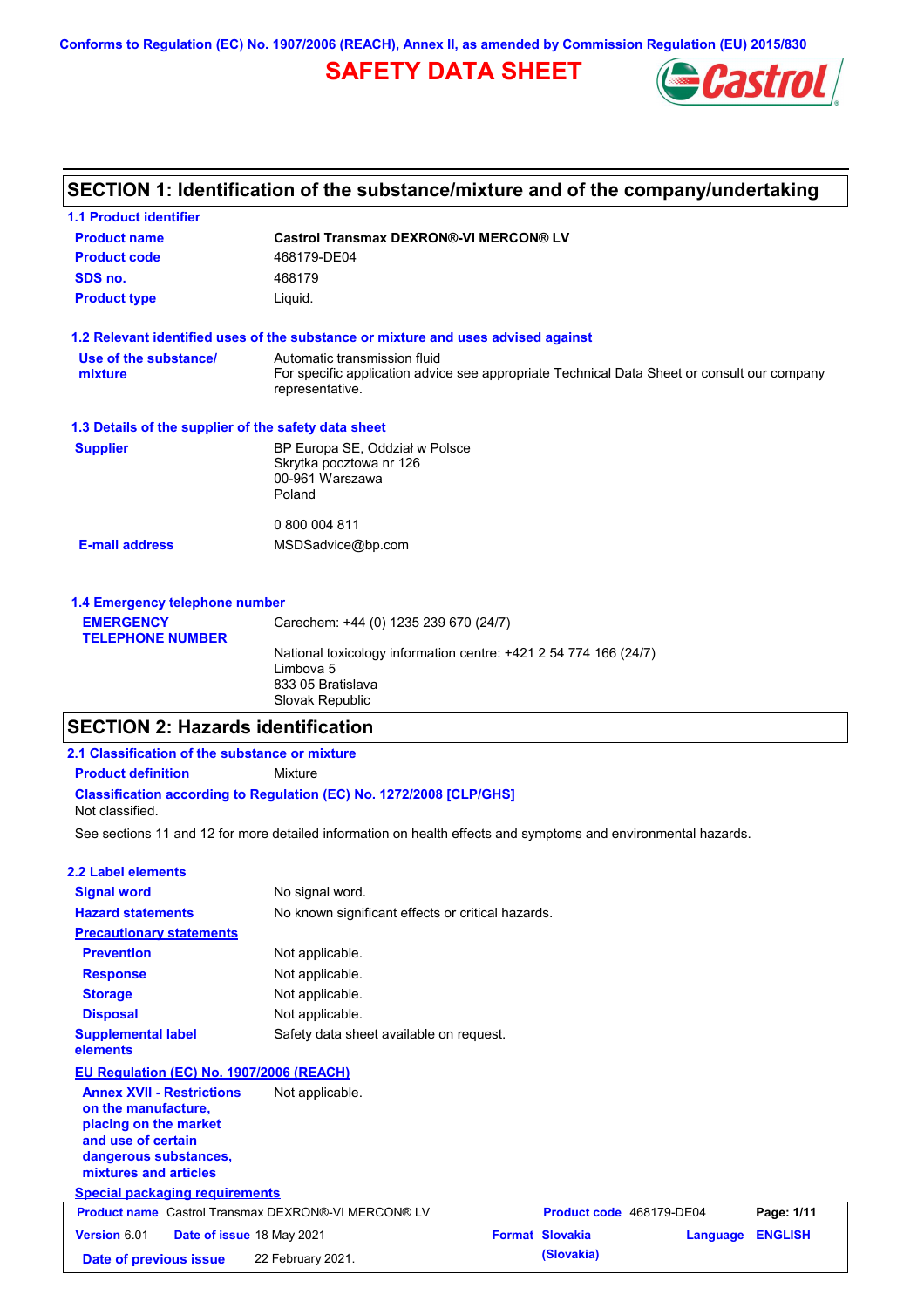# **SECTION 2: Hazards identification**

| <b>Containers to be fitted</b><br>with child-resistant<br>fastenings                                                     | Not applicable.                                                                                               |
|--------------------------------------------------------------------------------------------------------------------------|---------------------------------------------------------------------------------------------------------------|
| <b>Tactile warning of danger</b>                                                                                         | Not applicable.                                                                                               |
| 2.3 Other hazards                                                                                                        |                                                                                                               |
| <b>Results of PBT and vPvB</b><br>assessment                                                                             | Product does not meet the criteria for PBT or vPvB according to Regulation (EC) No. 1907/2006.<br>Annex XIII. |
| <b>Product meets the criteria</b><br>for PBT or vPvB according<br>to Regulation (EC) No.<br><b>1907/2006, Annex XIII</b> | This mixture does not contain any substances that are assessed to be a PBT or a vPvB.                         |

### **SECTION 3: Composition/information on ingredients**

### **3.2 Mixtures**

| <b>Product definition</b><br>Mixture<br>Highly refined base oil (IP 346 DMSO extract < 3%). Proprietary performance additives.                                                                                                                                          |                                                                                                |               |                                               |             |
|-------------------------------------------------------------------------------------------------------------------------------------------------------------------------------------------------------------------------------------------------------------------------|------------------------------------------------------------------------------------------------|---------------|-----------------------------------------------|-------------|
| <b>Product/ingredient</b><br>name                                                                                                                                                                                                                                       | <b>Identifiers</b>                                                                             | $\frac{9}{6}$ | <b>Regulation (EC) No.</b><br>1272/2008 [CLP] | <b>Type</b> |
| Distillates (petroleum), hydrotreated<br>heavy paraffinic                                                                                                                                                                                                               | REACH #: 01-2119484627-25 ≥50 - ≤75<br>EC: 265-157-1<br>CAS: 64742-54-7<br>Index: 649-467-00-8 |               | Not classified.                               | $[2]$       |
| Distillates (petroleum), hydrotreated<br>light paraffinic                                                                                                                                                                                                               | REACH #: 01-2119487077-29 ≥25 - ≤50<br>EC: 265-158-7<br>CAS: 64742-55-8<br>Index: 649-468-00-3 |               | Asp. Tox. 1, H304                             | [1] [2]     |
| 2-Propenoic acid, 2-methyl-, butyl<br>ester, polymer with N-[3-<br>(dimethylamino)propyl]-2-methyl-<br>2-propenamide, dodecyl 2-methyl-<br>2-propenoate, eicosyl 2-methyl-<br>2-propenoate, hexadecyl 2-methyl-<br>2-propenoate and octadecyl 2-methyl-<br>2-propenoate | CAS: 176487-46-0                                                                               | $\leq$ 3      | Eye Irrit. 2, H319                            | $[1]$       |
| Lubricating oils (petroleum), C15-30,<br>hydrotreated neutral oil-based                                                                                                                                                                                                 | REACH #: 01-2119474878-16 ≤3<br>EC: 276-737-9<br>CAS: 72623-86-0<br>Index: 649-482-00-X        |               | Asp. Tox. 1, H304                             | [1] [2]     |
| 2,5-Pyrrolidinedione, 3-C18-24-alkenyl<br>derivs.                                                                                                                                                                                                                       | EC: 295-099-2<br>CAS: 91783-21-0                                                               | $\leq$ 3      | Aquatic Chronic 4, H413                       | $[1]$       |
| Distillates (petroleum), hydrotreated<br>light paraffinic                                                                                                                                                                                                               | REACH #: 01-2119487077-29<br>EC: 265-158-7<br>CAS: 64742-55-8<br>Index: 649-468-00-3           | ו≥ ≤          | Not classified.                               | $[2]$       |

### **See Section 16 for the full text of the H statements declared above.**

**Type** 

[1] Substance classified with a health or environmental hazard

[2] Substance with a workplace exposure limit

[3] Substance meets the criteria for PBT according to Regulation (EC) No. 1907/2006, Annex XIII

[4] Substance meets the criteria for vPvB according to Regulation (EC) No. 1907/2006, Annex XIII

[5] Substance of equivalent concern

[6] Additional disclosure due to company policy

Occupational exposure limits, if available, are listed in Section 8.

| <b>Product name</b> Castrol Transmax DEXRON®-VI MERCON® LV |  |                           | <b>Product code</b> 468179-DE04 |                  | Page: 2/11 |
|------------------------------------------------------------|--|---------------------------|---------------------------------|------------------|------------|
| <b>Version 6.01</b>                                        |  | Date of issue 18 May 2021 | <b>Format Slovakia</b>          | Language ENGLISH |            |
| Date of previous issue                                     |  | 22 February 2021.         | (Slovakia)                      |                  |            |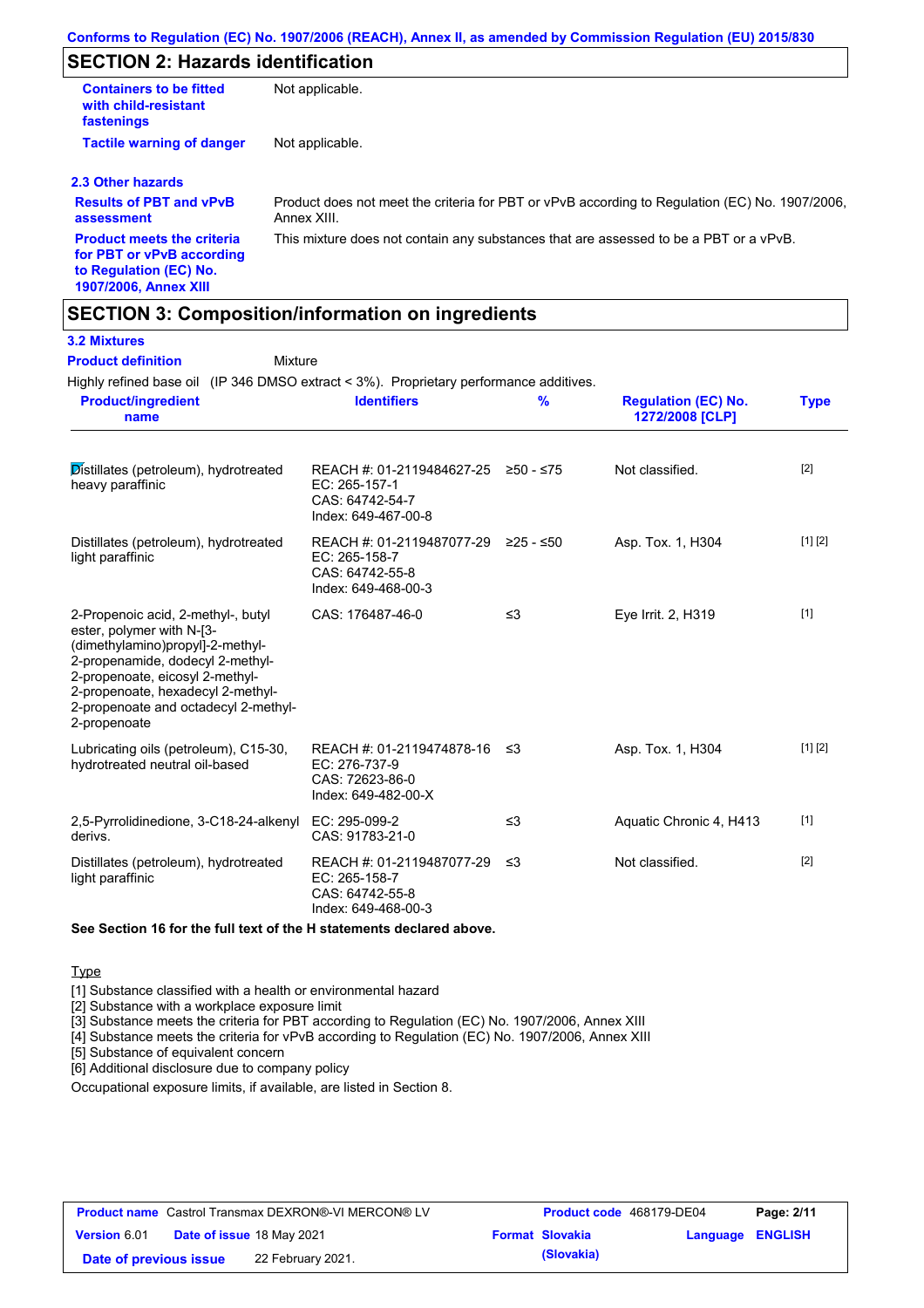### **SECTION 4: First aid measures**

| 4.1 Description of first aid measures |                                                                                                                                                                                                                                                                |
|---------------------------------------|----------------------------------------------------------------------------------------------------------------------------------------------------------------------------------------------------------------------------------------------------------------|
| Eye contact                           | In case of contact, immediately flush eyes with plenty of water for at least 15 minutes. Eyelids<br>should be held away from the eyeball to ensure thorough rinsing. Check for and remove any<br>contact lenses. Get medical attention if irritation develops. |
| <b>Skin contact</b>                   | Flush contaminated skin with plenty of water. Remove contaminated clothing and shoes.<br>Wash clothing before reuse. Clean shoes thoroughly before reuse. Get medical attention if<br>irritation develops.                                                     |
| <b>Inhalation</b>                     | If inhaled, remove to fresh air. In case of inhalation of decomposition products in a fire,<br>symptoms may be delayed. The exposed person may need to be kept under medical<br>surveillance for 48 hours. Get medical attention if symptoms occur.            |
| <b>Ingestion</b>                      | Do not induce vomiting unless directed to do so by medical personnel. Get medical attention if<br>symptoms occur.                                                                                                                                              |
| <b>Protection of first-aiders</b>     | No action shall be taken involving any personal risk or without suitable training.                                                                                                                                                                             |

#### **4.2 Most important symptoms and effects, both acute and delayed**

See Section 11 for more detailed information on health effects and symptoms.

| <b>Potential acute health effects</b> |                                                                                                                     |
|---------------------------------------|---------------------------------------------------------------------------------------------------------------------|
| <b>Inhalation</b>                     | Exposure to decomposition products may cause a health hazard. Serious effects may be<br>delayed following exposure. |
| <b>Ingestion</b>                      | No known significant effects or critical hazards.                                                                   |
| <b>Skin contact</b>                   | No known significant effects or critical hazards.                                                                   |
| Eye contact                           | No known significant effects or critical hazards.                                                                   |
|                                       | Delayed and immediate effects as well as chronic effects from short and long-term exposure                          |
| <b>Inhalation</b>                     | Overexposure to the inhalation of airborne droplets or aerosols may cause irritation of the<br>respiratory tract.   |
| <b>Ingestion</b>                      | Ingestion of large quantities may cause nausea and diarrhoea.                                                       |
| <b>Skin contact</b>                   | Prolonged or repeated contact can defat the skin and lead to irritation and/or dermatitis.                          |
| Eye contact                           | Potential risk of transient stinging or redness if accidental eye contact occurs.                                   |

#### **4.3 Indication of any immediate medical attention and special treatment needed**

**Notes to physician** Treatment should in general be symptomatic and directed to relieving any effects. In case of inhalation of decomposition products in a fire, symptoms may be delayed. The exposed person may need to be kept under medical surveillance for 48 hours.

# **SECTION 5: Firefighting measures**

| 5.1 Extinguishing media                                                                                                                                                                                 |                                                                                                                                                                                                                                                                                                                                                                   |  |  |  |  |
|---------------------------------------------------------------------------------------------------------------------------------------------------------------------------------------------------------|-------------------------------------------------------------------------------------------------------------------------------------------------------------------------------------------------------------------------------------------------------------------------------------------------------------------------------------------------------------------|--|--|--|--|
| <b>Suitable extinguishing</b><br>media                                                                                                                                                                  | In case of fire, use foam, dry chemical or carbon dioxide extinguisher or spray.                                                                                                                                                                                                                                                                                  |  |  |  |  |
| <b>Unsuitable extinguishing</b><br>media                                                                                                                                                                | Do not use water jet. The use of a water jet may cause the fire to spread by splashing the<br>burning product.                                                                                                                                                                                                                                                    |  |  |  |  |
| 5.2 Special hazards arising from the substance or mixture                                                                                                                                               |                                                                                                                                                                                                                                                                                                                                                                   |  |  |  |  |
| <b>Hazards from the</b><br>substance or mixture                                                                                                                                                         | In a fire or if heated, a pressure increase will occur and the container may burst.                                                                                                                                                                                                                                                                               |  |  |  |  |
| <b>Hazardous combustion</b><br>Combustion products may include the following:<br>carbon oxides (CO, CO <sub>2</sub> ) (carbon monoxide, carbon dioxide)<br>products<br>nitrogen oxides (NO, $NO2$ etc.) |                                                                                                                                                                                                                                                                                                                                                                   |  |  |  |  |
| 5.3 Advice for firefighters                                                                                                                                                                             |                                                                                                                                                                                                                                                                                                                                                                   |  |  |  |  |
| <b>Special precautions for</b><br>fire-fighters                                                                                                                                                         | No action shall be taken involving any personal risk or without suitable training. Promptly<br>isolate the scene by removing all persons from the vicinity of the incident if there is a fire.                                                                                                                                                                    |  |  |  |  |
| <b>Special protective</b><br>equipment for fire-fighters                                                                                                                                                | Fire-fighters should wear appropriate protective equipment and self-contained breathing<br>apparatus (SCBA) with a full face-piece operated in positive pressure mode. Clothing for fire-<br>fighters (including helmets, protective boots and gloves) conforming to European standard EN<br>469 will provide a basic level of protection for chemical incidents. |  |  |  |  |

| <b>Product name</b> Castrol Transmax DEXRON®-VI MERCON® LV |  | <b>Product code</b> 468179-DE04  |                        | Page: 3/11       |  |
|------------------------------------------------------------|--|----------------------------------|------------------------|------------------|--|
| <b>Version 6.01</b>                                        |  | <b>Date of issue 18 May 2021</b> | <b>Format Slovakia</b> | Language ENGLISH |  |
| Date of previous issue                                     |  | 22 February 2021.                | (Slovakia)             |                  |  |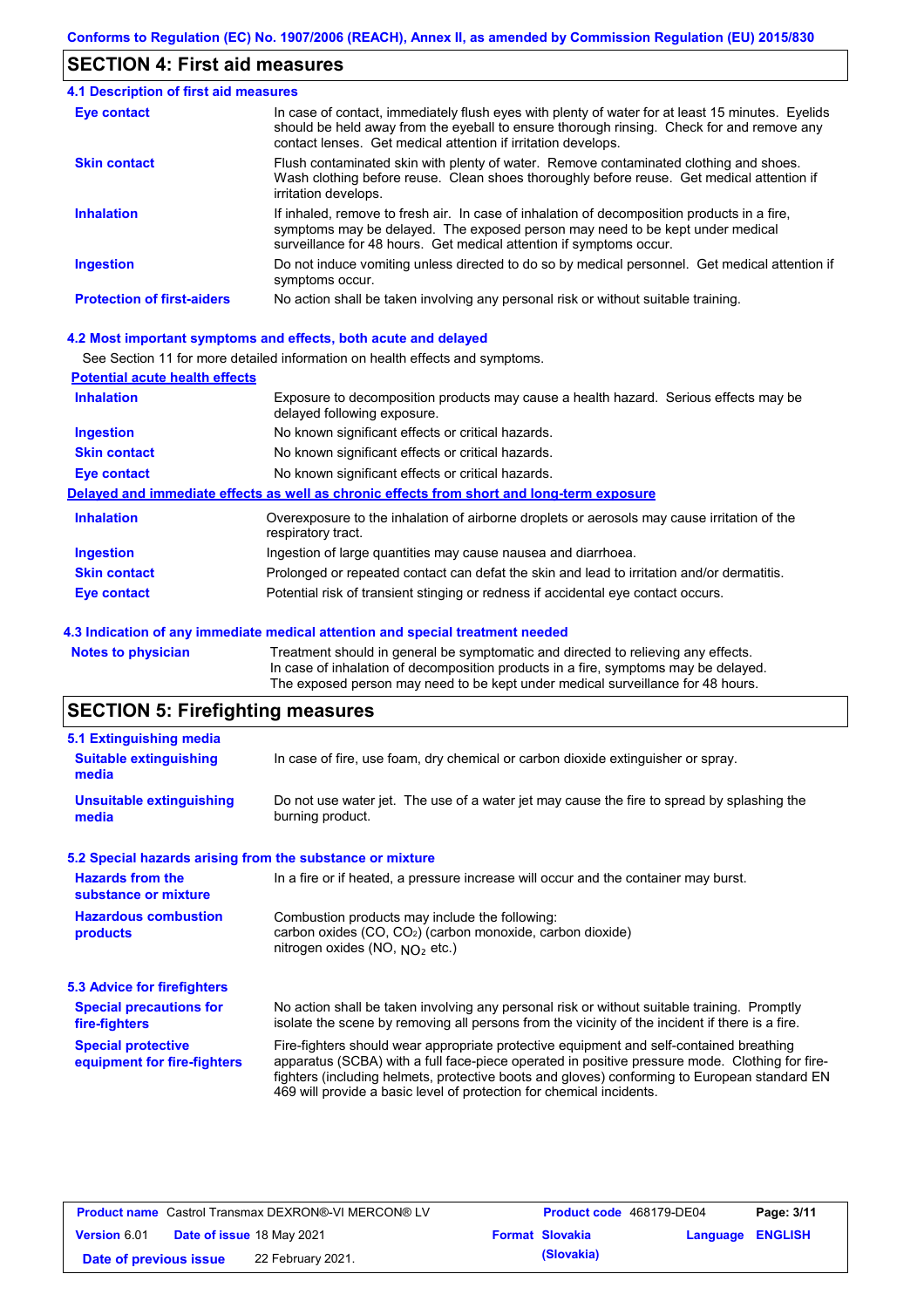# **SECTION 6: Accidental release measures**

|                                                          | 6.1 Personal precautions, protective equipment and emergency procedures                                                                                                                                                                                                                                                                                                                        |
|----------------------------------------------------------|------------------------------------------------------------------------------------------------------------------------------------------------------------------------------------------------------------------------------------------------------------------------------------------------------------------------------------------------------------------------------------------------|
| For non-emergency<br>personnel                           | No action shall be taken involving any personal risk or without suitable training. Evacuate<br>surrounding areas. Keep unnecessary and unprotected personnel from entering. Do not touch<br>or walk through spilt material. Floors may be slippery; use care to avoid falling. Put on<br>appropriate personal protective equipment.                                                            |
| For emergency responders                                 | If specialised clothing is required to deal with the spillage, take note of any information in<br>Section 8 on suitable and unsuitable materials. See also the information in "For non-<br>emergency personnel".                                                                                                                                                                               |
| <b>6.2 Environmental</b><br>precautions                  | Avoid dispersal of spilt material and runoff and contact with soil, waterways, drains and sewers.<br>Inform the relevant authorities if the product has caused environmental pollution (sewers,<br>waterways, soil or air).                                                                                                                                                                    |
| 6.3 Methods and material for containment and cleaning up |                                                                                                                                                                                                                                                                                                                                                                                                |
| <b>Small spill</b>                                       | Stop leak if without risk. Move containers from spill area. Absorb with an inert material and<br>place in an appropriate waste disposal container. Dispose of via a licensed waste disposal<br>contractor.                                                                                                                                                                                     |
| Large spill                                              | Stop leak if without risk. Move containers from spill area. Prevent entry into sewers, water<br>courses, basements or confined areas. Contain and collect spillage with non-combustible,<br>absorbent material e.g. sand, earth, vermiculite or diatomaceous earth and place in container<br>for disposal according to local regulations. Dispose of via a licensed waste disposal contractor. |
| 6.4 Reference to other<br><b>sections</b>                | See Section 1 for emergency contact information.<br>See Section 5 for firefighting measures.<br>See Section 8 for information on appropriate personal protective equipment.<br>See Section 12 for environmental precautions.<br>See Section 13 for additional waste treatment information.                                                                                                     |

# **SECTION 7: Handling and storage**

| 7.1 Precautions for safe handling                                                    |                                                                                                                                                                                                                                                                                                                                                                                                                                                                                          |
|--------------------------------------------------------------------------------------|------------------------------------------------------------------------------------------------------------------------------------------------------------------------------------------------------------------------------------------------------------------------------------------------------------------------------------------------------------------------------------------------------------------------------------------------------------------------------------------|
| <b>Protective measures</b>                                                           | Put on appropriate personal protective equipment.                                                                                                                                                                                                                                                                                                                                                                                                                                        |
| <b>Advice on general</b><br>occupational hygiene                                     | Eating, drinking and smoking should be prohibited in areas where this material is handled,<br>stored and processed. Wash thoroughly after handling. Remove contaminated clothing and<br>protective equipment before entering eating areas. See also Section 8 for additional<br>information on hygiene measures.                                                                                                                                                                         |
| <b>7.2 Conditions for safe</b><br>storage, including any<br><i>incompatibilities</i> | Store in accordance with local requiations. Store in a dry, cool and well-ventilated area, away<br>from incompatible materials (see Section 10). Keep away from heat and direct sunlight. Keep<br>container tightly closed and sealed until ready for use. Containers that have been opened must<br>be carefully resealed and kept upright to prevent leakage. Store and use only in equipment/<br>containers designed for use with this product. Do not store in unlabelled containers. |
| 7.3 Specific end use(s)                                                              |                                                                                                                                                                                                                                                                                                                                                                                                                                                                                          |

**Recommendations**

See section 1.2 and Exposure scenarios in annex, if applicable.

### **SECTION 8: Exposure controls/personal protection**

### **8.1 Control parameters**

| <b>Occupational exposure limits</b> |  |  |
|-------------------------------------|--|--|
|                                     |  |  |

| <b>Product/ingredient name</b>                             | <b>Exposure limit values</b>                                                                                                                                                                                                                                                                                                                                                                                                                                                  |  |  |  |
|------------------------------------------------------------|-------------------------------------------------------------------------------------------------------------------------------------------------------------------------------------------------------------------------------------------------------------------------------------------------------------------------------------------------------------------------------------------------------------------------------------------------------------------------------|--|--|--|
| Distillates (petroleum), hydrotreated heavy paraffinic     | Government regulation SR c. 355/2006 (Slovakia).<br>TWA: 1 mg/m <sup>3</sup> , (Mineral oils) 8 hours. Issued/Revised: 6/2006 Form:<br>liquid aerosol, fumes<br>TWA: 5 ppm, (Mineral oils) 8 hours. Issued/Revised: 6/2006 Form: liquid<br>aerosol, fumes<br>STEL: 3 mg/m <sup>3</sup> , (Mineral oils) 15 minutes. Issued/Revised: 12/2011<br>Form: liquid aerosol, fumes<br>STEL: 15 ppm, (Mineral oils) 15 minutes. Issued/Revised: 12/2011 Form:<br>liquid aerosol, fumes |  |  |  |
| Distillates (petroleum), hydrotreated light paraffinic     | Government regulation SR c. 355/2006 (Slovakia).<br>TWA: 1 mg/m <sup>3</sup> , (Mineral oils) 8 hours. Issued/Revised: 6/2006 Form:<br>liquid aerosol, fumes<br>TWA: 5 ppm, (Mineral oils) 8 hours. Issued/Revised: 6/2006 Form: liquid<br>aerosol, fumes<br>STEL: 3 mg/m <sup>3</sup> , (Mineral oils) 15 minutes. Issued/Revised: 12/2011                                                                                                                                   |  |  |  |
| <b>Product name</b> Castrol Transmax DEXRON®-VI MERCON® LV | Page: 4/11<br><b>Product code</b> 468179-DE04                                                                                                                                                                                                                                                                                                                                                                                                                                 |  |  |  |
| Version 6.01<br><b>Date of issue 18 May 2021</b>           | <b>Format Slovakia</b><br><b>ENGLISH</b><br>Language                                                                                                                                                                                                                                                                                                                                                                                                                          |  |  |  |
| 22 February 2021.<br>Date of previous issue                | (Slovakia)                                                                                                                                                                                                                                                                                                                                                                                                                                                                    |  |  |  |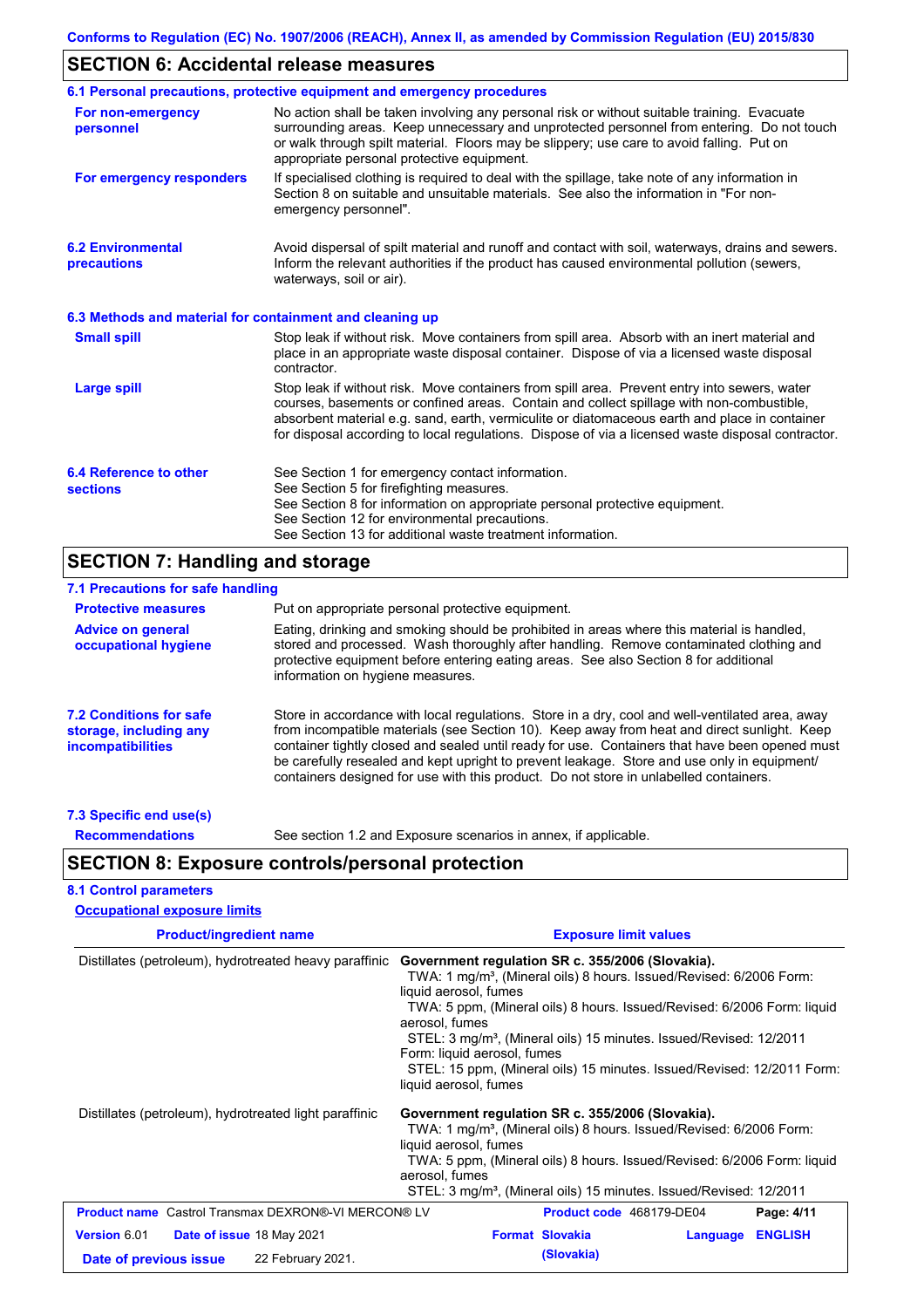### **SECTION 8: Exposure controls/personal protection**

**Recommended monitoring procedures** If this product contains ingredients with exposure limits, personal, workplace atmosphere or biological monitoring may be required to determine the effectiveness of the ventilation or other control measures and/or the necessity to use respiratory protective equipment. Reference should be made to monitoring standards, such as the following: European Standard EN 689 (Workplace atmospheres - Guidance for the assessment of exposure by inhalation to chemical agents for comparison with limit values and measurement strategy) European Standard EN 14042 (Workplace atmospheres - Guide for the application and use of procedures for the assessment of exposure to chemical and biological agents) European Standard EN 482 (Workplace atmospheres - General requirements for the performance of procedures for the Whilst specific OELs for certain components may be shown in this section, other components may be present in any mist, vapour or dust produced. Therefore, the specific OELs may not be applicable to the product as a whole and are provided for guidance only. Form: liquid aerosol, fumes STEL: 15 ppm, (Mineral oils) 15 minutes. Issued/Revised: 12/2011 Form: liquid aerosol, fumes Lubricating oils (petroleum), C15-30, hydrotreated neutral oil-based **Government regulation SR c. 355/2006 (Slovakia).** TWA: 1 mg/m<sup>3</sup>, (Mineral oils) 8 hours. Issued/Revised: 6/2006 Form: liquid aerosol, fumes TWA: 5 ppm, (Mineral oils) 8 hours. Issued/Revised: 6/2006 Form: liquid aerosol, fumes STEL: 3 mg/m<sup>3</sup>, (Mineral oils) 15 minutes. Issued/Revised: 12/2011 Form: liquid aerosol, fumes STEL: 15 ppm, (Mineral oils) 15 minutes. Issued/Revised: 12/2011 Form: liquid aerosol, fumes Distillates (petroleum), hydrotreated light paraffinic **Government regulation SR c. 355/2006 (Slovakia).** TWA: 1 mg/m<sup>3</sup>, (Mineral oils) 8 hours. Issued/Revised: 6/2006 Form: liquid aerosol, fumes TWA: 5 ppm, (Mineral oils) 8 hours. Issued/Revised: 6/2006 Form: liquid aerosol, fumes STEL: 3 mg/m<sup>3</sup>, (Mineral oils) 15 minutes. Issued/Revised: 12/2011 Form: liquid aerosol, fumes STEL: 15 ppm, (Mineral oils) 15 minutes. Issued/Revised: 12/2011 Form: liquid aerosol, fumes

the determination of hazardous substances will also be required.

measurement of chemical agents) Reference to national guidance documents for methods for

#### **Derived No Effect Level**

No DNELs/DMELs available.

#### **Predicted No Effect Concentration**

No PNECs available

| <b>8.2 Exposure controls</b>               |                                                                                                                                                                                                                                                                                                                                                                                                                                                                                                                                                                                                                                                                                                                                                                                                                                                                                                                                                                                                         |  |  |
|--------------------------------------------|---------------------------------------------------------------------------------------------------------------------------------------------------------------------------------------------------------------------------------------------------------------------------------------------------------------------------------------------------------------------------------------------------------------------------------------------------------------------------------------------------------------------------------------------------------------------------------------------------------------------------------------------------------------------------------------------------------------------------------------------------------------------------------------------------------------------------------------------------------------------------------------------------------------------------------------------------------------------------------------------------------|--|--|
| <b>Appropriate engineering</b><br>controls | Provide exhaust ventilation or other engineering controls to keep the relevant airborne<br>concentrations below their respective occupational exposure limits.<br>All activities involving chemicals should be assessed for their risks to health, to ensure<br>exposures are adequately controlled. Personal protective equipment should only be considered<br>after other forms of control measures (e.g. engineering controls) have been suitably evaluated.<br>Personal protective equipment should conform to appropriate standards, be suitable for use, be<br>kept in good condition and properly maintained.<br>Your supplier of personal protective equipment should be consulted for advice on selection and<br>appropriate standards. For further information contact your national organisation for standards.<br>The final choice of protective equipment will depend upon a risk assessment. It is important to<br>ensure that all items of personal protective equipment are compatible. |  |  |
| <b>Individual protection measures</b>      |                                                                                                                                                                                                                                                                                                                                                                                                                                                                                                                                                                                                                                                                                                                                                                                                                                                                                                                                                                                                         |  |  |
| <b>Hygiene measures</b>                    | Wash hands, forearms and face thoroughly after handling chemical products, before eating,<br>smoking and using the lavatory and at the end of the working period. Ensure that eyewash<br>stations and safety showers are close to the workstation location.                                                                                                                                                                                                                                                                                                                                                                                                                                                                                                                                                                                                                                                                                                                                             |  |  |
| <b>Respiratory protection</b>              | In case of insufficient ventilation, wear suitable respiratory equipment.<br>The correct choice of respiratory protection depends upon the chemicals being handled, the<br>conditions of work and use, and the condition of the respiratory equipment. Safety procedures<br>should be developed for each intended application. Respiratory protection equipment should<br>therefore be chosen in consultation with the supplier/manufacturer and with a full assessment<br>of the working conditions.                                                                                                                                                                                                                                                                                                                                                                                                                                                                                                   |  |  |
| <b>Eye/face protection</b>                 | Safety glasses with side shields.                                                                                                                                                                                                                                                                                                                                                                                                                                                                                                                                                                                                                                                                                                                                                                                                                                                                                                                                                                       |  |  |
| <b>Skin protection</b>                     |                                                                                                                                                                                                                                                                                                                                                                                                                                                                                                                                                                                                                                                                                                                                                                                                                                                                                                                                                                                                         |  |  |
|                                            | <b>Product name</b> Castrol Transmax DEXRON®-VI MERCON® LV<br>Product code 468179-DE04<br>Page: 5/11                                                                                                                                                                                                                                                                                                                                                                                                                                                                                                                                                                                                                                                                                                                                                                                                                                                                                                    |  |  |
| Version 6.01                               | <b>Format Slovakia</b><br><b>ENGLISH</b><br><b>Date of issue 18 May 2021</b><br>Language                                                                                                                                                                                                                                                                                                                                                                                                                                                                                                                                                                                                                                                                                                                                                                                                                                                                                                                |  |  |
| Date of previous issue                     | (Slovakia)<br>22 February 2021.                                                                                                                                                                                                                                                                                                                                                                                                                                                                                                                                                                                                                                                                                                                                                                                                                                                                                                                                                                         |  |  |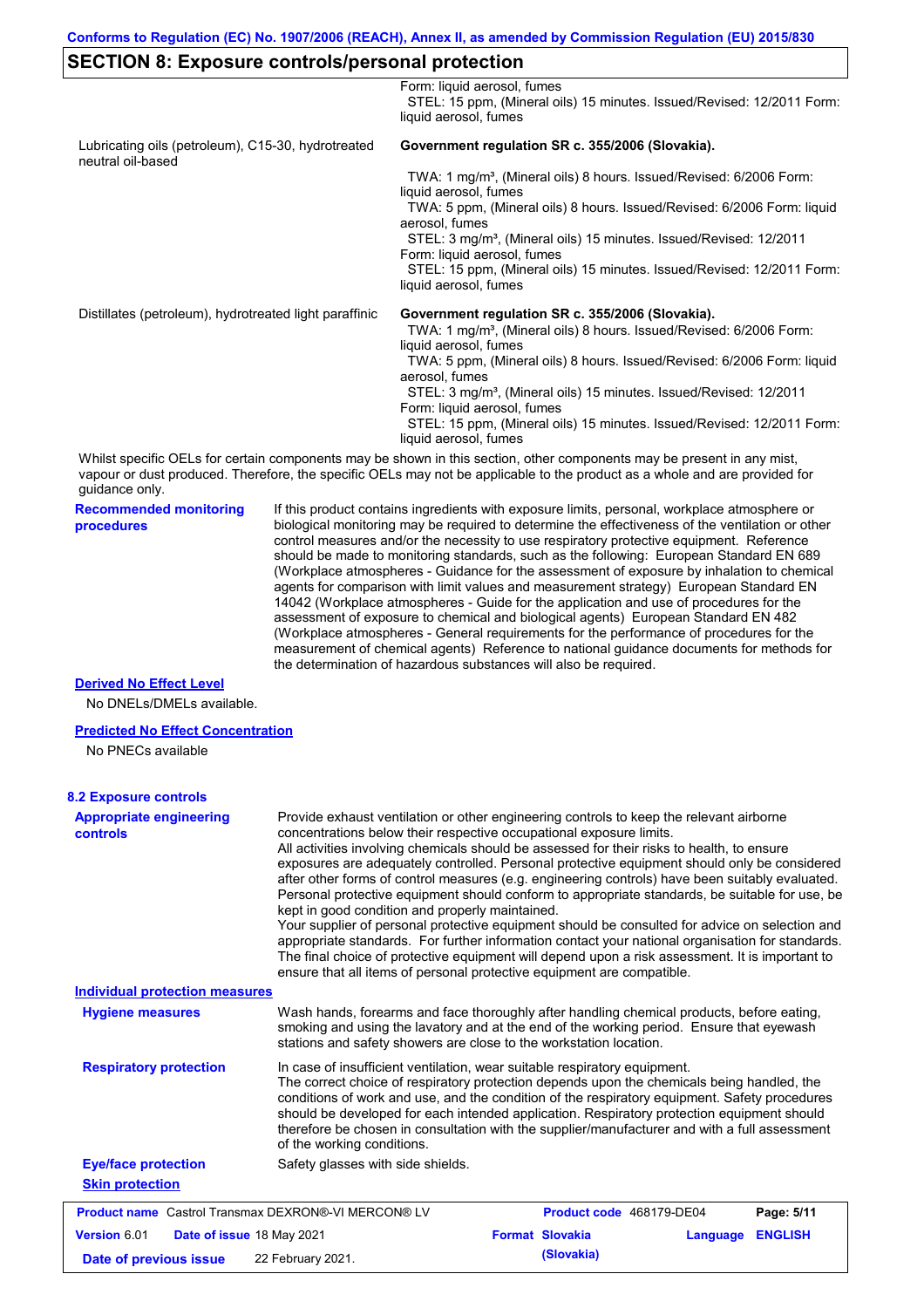### **SECTION 8: Exposure controls/personal protection**

**Hand protection** 

|  | <b>General Information:</b> |
|--|-----------------------------|
|--|-----------------------------|

Because specific work environments and material handling practices vary, safety procedures should be developed for each intended application. The correct choice of protective gloves depends upon the chemicals being handled, and the conditions of work and use. Most gloves provide protection for only a limited time before they must be discarded and replaced (even the best chemically resistant gloves will break down after repeated chemical exposures).

Gloves should be chosen in consultation with the supplier / manufacturer and taking account of a full assessment of the working conditions.

Recommended: Nitrile gloves. **Breakthrough time:**

Breakthrough time data are generated by glove manufacturers under laboratory test conditions and represent how long a glove can be expected to provide effective permeation resistance. It is important when following breakthrough time recommendations that actual workplace conditions are taken into account. Always consult with your glove supplier for up-to-date technical information on breakthrough times for the recommended glove type. Our recommendations on the selection of gloves are as follows:

Continuous contact:

Gloves with a minimum breakthrough time of 240 minutes, or >480 minutes if suitable gloves can be obtained.

If suitable gloves are not available to offer that level of protection, gloves with shorter breakthrough times may be acceptable as long as appropriate glove maintenance and replacement regimes are determined and adhered to.

Short-term / splash protection:

Recommended breakthrough times as above.

It is recognised that for short-term, transient exposures, gloves with shorter breakthrough times may commonly be used. Therefore, appropriate maintenance and replacement regimes must be determined and rigorously followed.

#### **Glove Thickness:**

For general applications, we recommend gloves with a thickness typically greater than 0.35 mm.

It should be emphasised that glove thickness is not necessarily a good predictor of glove resistance to a specific chemical, as the permeation efficiency of the glove will be dependent on the exact composition of the glove material. Therefore, glove selection should also be based on consideration of the task requirements and knowledge of breakthrough times. Glove thickness may also vary depending on the glove manufacturer, the glove type and the glove model. Therefore, the manufacturers' technical data should always be taken into account to ensure selection of the most appropriate glove for the task.

Note: Depending on the activity being conducted, gloves of varying thickness may be required for specific tasks. For example:

 • Thinner gloves (down to 0.1 mm or less) may be required where a high degree of manual dexterity is needed. However, these gloves are only likely to give short duration protection and would normally be just for single use applications, then disposed of.

 • Thicker gloves (up to 3 mm or more) may be required where there is a mechanical (as well as a chemical) risk i.e. where there is abrasion or puncture potential.

**Skin and body**

Use of protective clothing is good industrial practice.

Personal protective equipment for the body should be selected based on the task being performed and the risks involved and should be approved by a specialist before handling this product.

Cotton or polyester/cotton overalls will only provide protection against light superficial contamination that will not soak through to the skin. Overalls should be laundered on a regular basis. When the risk of skin exposure is high (e.g. when cleaning up spillages or if there is a risk of splashing) then chemical resistant aprons and/or impervious chemical suits and boots will be required.

| <b>Product name</b> Castrol Transmax DEXRON®-VI MERCON® LV |  | Product code 468179-DE04  |  | Page: 6/11             |                         |  |
|------------------------------------------------------------|--|---------------------------|--|------------------------|-------------------------|--|
| <b>Version 6.01</b>                                        |  | Date of issue 18 May 2021 |  | <b>Format Slovakia</b> | <b>Language ENGLISH</b> |  |
| Date of previous issue                                     |  | 22 February 2021.         |  | (Slovakia)             |                         |  |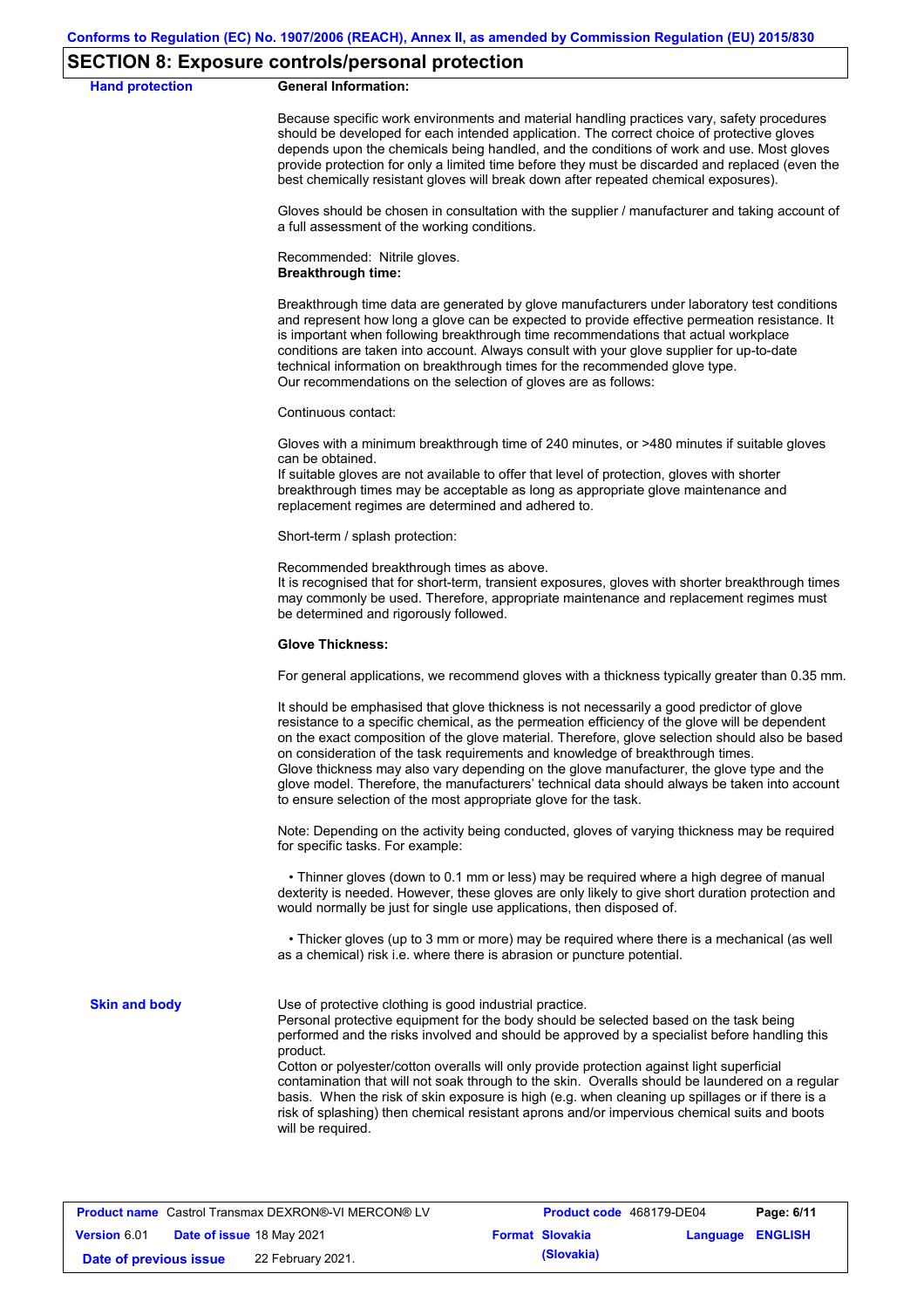# **SECTION 8: Exposure controls/personal protection**

| <b>Refer to standards:</b>                | Respiratory protection: EN 529<br>Gloves: EN 420, EN 374<br>Eye protection: EN 166<br>Filtering half-mask: EN 149<br>Filtering half-mask with valve: EN 405<br>Half-mask: EN 140 plus filter<br>Full-face mask: EN 136 plus filter<br>Particulate filters: EN 143<br>Gas/combined filters: EN 14387                           |
|-------------------------------------------|-------------------------------------------------------------------------------------------------------------------------------------------------------------------------------------------------------------------------------------------------------------------------------------------------------------------------------|
| <b>Environmental exposure</b><br>controls | Emissions from ventilation or work process equipment should be checked to ensure they<br>comply with the requirements of environmental protection legislation. In some cases, fume<br>scrubbers, filters or engineering modifications to the process equipment will be necessary to<br>reduce emissions to acceptable levels. |

# **SECTION 9: Physical and chemical properties**

**9.1 Information on basic physical and chemical properties**

| <b>Appearance</b>                                      |                                                                                                                                |
|--------------------------------------------------------|--------------------------------------------------------------------------------------------------------------------------------|
| <b>Physical state</b>                                  | Liquid.                                                                                                                        |
| <b>Colour</b>                                          | Red.                                                                                                                           |
| <b>Odour</b>                                           | Not available.                                                                                                                 |
| <b>Odour threshold</b>                                 | Not available.                                                                                                                 |
| pH                                                     | Not applicable.                                                                                                                |
| <b>Melting point/freezing point</b>                    | Not available.                                                                                                                 |
| Initial boiling point and boiling<br>range             | Not available.                                                                                                                 |
| <b>Pour point</b>                                      | $-51 °C$                                                                                                                       |
| <b>Flash point</b>                                     | Open cup: >180°C (>356°F) [Cleveland.]                                                                                         |
| <b>Evaporation rate</b>                                | Not available.                                                                                                                 |
| <b>Flammability (solid, gas)</b>                       | Not available.                                                                                                                 |
| <b>Upper/lower flammability or</b><br>explosive limits | Not available.                                                                                                                 |
| <b>Vapour pressure</b>                                 | Not available.                                                                                                                 |
| <b>Vapour density</b>                                  | Not available.                                                                                                                 |
| <b>Relative density</b>                                | Not available.                                                                                                                 |
| <b>Density</b>                                         | <1000 kg/m <sup>3</sup> (<1 g/cm <sup>3</sup> ) at 15 <sup>°</sup> C                                                           |
| <b>Solubility(ies)</b>                                 | insoluble in water.                                                                                                            |
| <b>Partition coefficient: n-octanol/</b><br>water      | Not available.                                                                                                                 |
| <b>Auto-ignition temperature</b>                       | Not available.                                                                                                                 |
| <b>Decomposition temperature</b>                       | Not available.                                                                                                                 |
| <b>Viscosity</b>                                       | Kinematic: 29.48 mm <sup>2</sup> /s (29.48 cSt) at 40 $^{\circ}$ C<br>Kinematic: 5.916 mm <sup>2</sup> /s (5.916 cSt) at 100°C |
| <b>Explosive properties</b>                            | Not available.                                                                                                                 |
| <b>Oxidising properties</b>                            | Not available.                                                                                                                 |

### **9.2 Other information**

No additional information.

| <b>SECTION 10: Stability and reactivity</b>      |                                                                                                                                                                         |  |  |  |
|--------------------------------------------------|-------------------------------------------------------------------------------------------------------------------------------------------------------------------------|--|--|--|
| <b>10.1 Reactivity</b>                           | No specific test data available for this product. Refer to Conditions to avoid and Incompatible<br>materials for additional information.                                |  |  |  |
| <b>10.2 Chemical stability</b>                   | The product is stable.                                                                                                                                                  |  |  |  |
| 10.3 Possibility of<br>hazardous reactions       | Under normal conditions of storage and use, hazardous reactions will not occur.<br>Under normal conditions of storage and use, hazardous polymerisation will not occur. |  |  |  |
| <b>10.4 Conditions to avoid</b>                  | Avoid all possible sources of ignition (spark or flame).                                                                                                                |  |  |  |
| 10.5 Incompatible materials                      | No specific data.                                                                                                                                                       |  |  |  |
|                                                  | <b>Product name</b> Castrol Transmax DEXRON®-VI MERCON® LV<br>Product code 468179-DE04<br>Page: 7/11                                                                    |  |  |  |
| Version 6.01<br><b>Date of issue 18 May 2021</b> | <b>ENGLISH</b><br><b>Format Slovakia</b><br>Language                                                                                                                    |  |  |  |
| Date of previous issue                           | (Slovakia)<br>22 February 2021.                                                                                                                                         |  |  |  |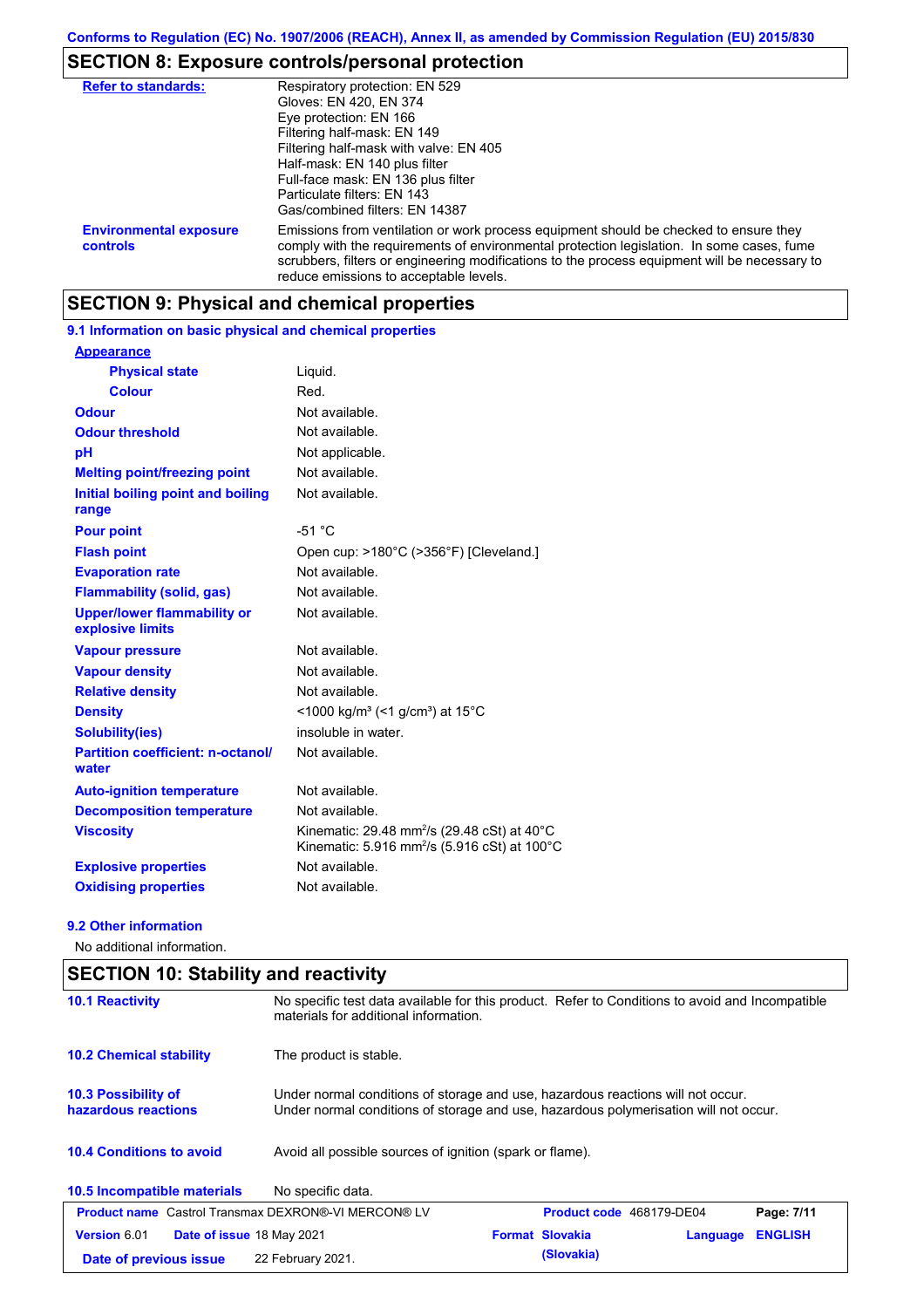# **SECTION 10: Stability and reactivity**

**10.6 Hazardous decomposition products** Under normal conditions of storage and use, hazardous decomposition products should not be produced.

### **SECTION 11: Toxicological information**

| 11.1 Information on toxicological effects          |                                                                                                                             |
|----------------------------------------------------|-----------------------------------------------------------------------------------------------------------------------------|
| <b>Acute toxicity estimates</b>                    |                                                                                                                             |
| Not available.                                     |                                                                                                                             |
| <b>Information on likely</b><br>routes of exposure | Routes of entry anticipated: Dermal, Inhalation.                                                                            |
| <b>Potential acute health effects</b>              |                                                                                                                             |
| <b>Inhalation</b>                                  | Exposure to decomposition products may cause a health hazard. Serious effects may be<br>delayed following exposure.         |
| <b>Ingestion</b>                                   | No known significant effects or critical hazards.                                                                           |
| <b>Skin contact</b>                                | No known significant effects or critical hazards.                                                                           |
| <b>Eye contact</b>                                 | No known significant effects or critical hazards.                                                                           |
|                                                    | Symptoms related to the physical, chemical and toxicological characteristics                                                |
| <b>Inhalation</b>                                  | May be harmful by inhalation if exposure to vapour, mists or fumes resulting from thermal<br>decomposition products occurs. |
| <b>Ingestion</b>                                   | No specific data.                                                                                                           |
| <b>Skin contact</b>                                | No specific data.                                                                                                           |
| <b>Eye contact</b>                                 | No specific data.                                                                                                           |
|                                                    | Delayed and immediate effects as well as chronic effects from short and long-term exposure                                  |
| <b>Inhalation</b>                                  | Overexposure to the inhalation of airborne droplets or aerosols may cause irritation of the<br>respiratory tract.           |
| <b>Ingestion</b>                                   | Ingestion of large quantities may cause nausea and diarrhoea.                                                               |
| <b>Skin contact</b>                                | Prolonged or repeated contact can defat the skin and lead to irritation and/or dermatitis.                                  |
| <b>Eye contact</b>                                 | Potential risk of transient stinging or redness if accidental eye contact occurs.                                           |
| <b>Potential chronic health effects</b>            |                                                                                                                             |
| <b>General</b>                                     | No known significant effects or critical hazards.                                                                           |
| <b>Carcinogenicity</b>                             | No known significant effects or critical hazards.                                                                           |
| <b>Mutagenicity</b>                                | No known significant effects or critical hazards.                                                                           |
| <b>Developmental effects</b>                       | No known significant effects or critical hazards.                                                                           |
| <b>Fertility effects</b>                           | No known significant effects or critical hazards.                                                                           |

# **SECTION 12: Ecological information**

| <b>12.1 Toxicity</b>         |                                                                                                             |
|------------------------------|-------------------------------------------------------------------------------------------------------------|
| <b>Environmental hazards</b> | Not classified as dangerous                                                                                 |
|                              | Based on data available for this or related materials. Product not classified for environmental<br>effects. |

### **12.2 Persistence and degradability**

Expected to be biodegradable.

### **12.3 Bioaccumulative potential**

This product is not expected to bioaccumulate through food chains in the environment.

| <b>12.4 Mobility in soil</b>                            |                                                                      |
|---------------------------------------------------------|----------------------------------------------------------------------|
| <b>Soil/water partition</b><br><b>coefficient (Koc)</b> | Not available.                                                       |
| <b>Mobility</b>                                         | Spillages may penetrate the soil causing ground water contamination. |

### **12.5 Results of PBT and vPvB assessment**

Product does not meet the criteria for PBT or vPvB according to Regulation (EC) No. 1907/2006, Annex XIII.

### **12.6 Other adverse effects**

| <b>Product name</b> Castrol Transmax DEXRON®-VI MERCON® LV |  | <b>Product code</b> 468179-DE04  |  | Page: 8/11             |                  |  |
|------------------------------------------------------------|--|----------------------------------|--|------------------------|------------------|--|
| <b>Version 6.01</b>                                        |  | <b>Date of issue 18 May 2021</b> |  | <b>Format Slovakia</b> | Language ENGLISH |  |
| Date of previous issue                                     |  | 22 February 2021.                |  | (Slovakia)             |                  |  |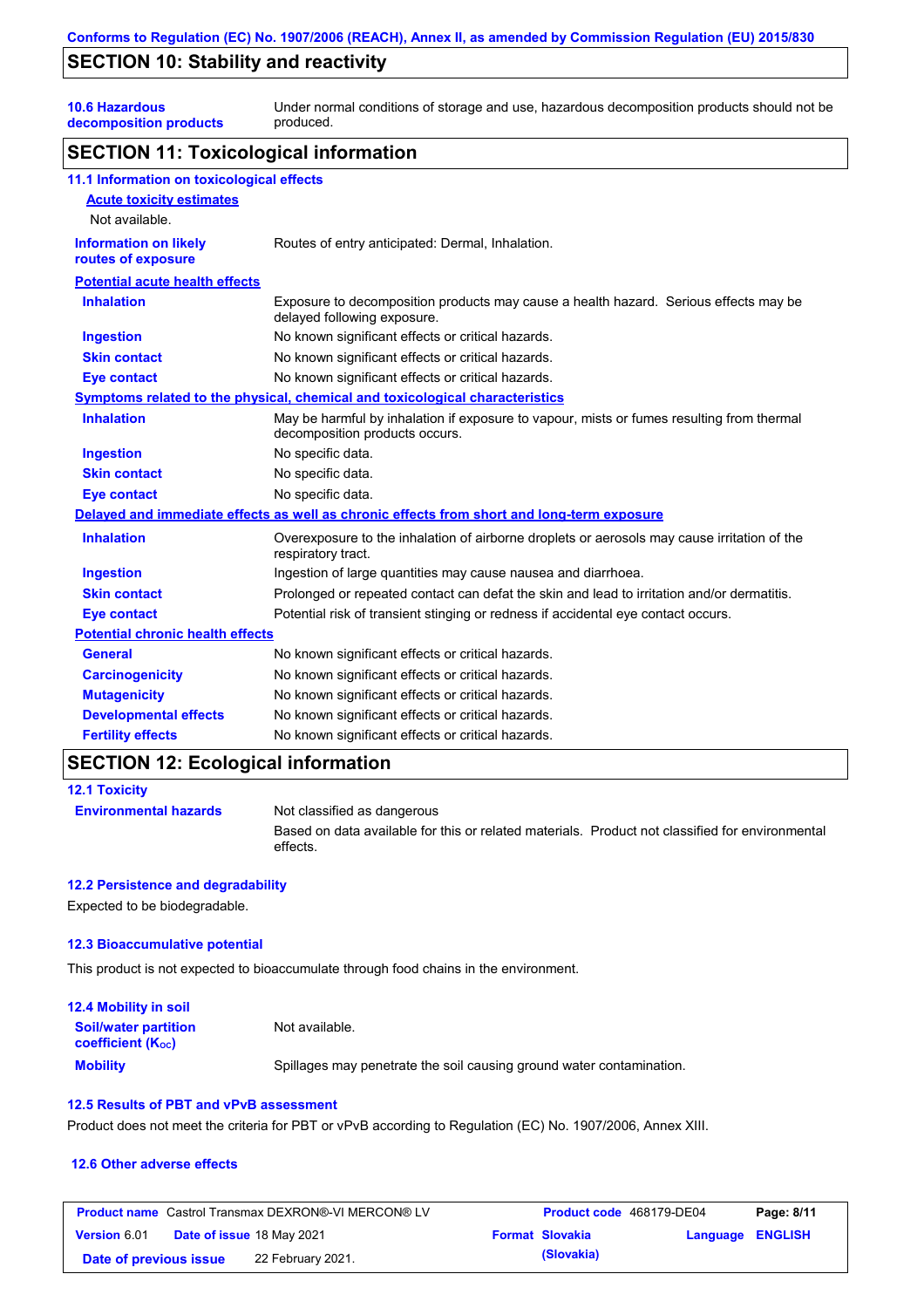### **SECTION 12: Ecological information**

**Other ecological information**

Spills may form a film on water surfaces causing physical damage to organisms. Oxygen transfer could also be impaired.

### **SECTION 13: Disposal considerations**

| 13.1 Waste treatment methods |                                  |
|------------------------------|----------------------------------|
| <b>Product</b>               |                                  |
| <b>Methods of disposal</b>   | Where possible<br>liconsod waste |

le, arrange for product to be recycled. Dispose of via an authorised person/ licensed waste disposal contractor in accordance with local regulations.

### **European waste catalogue (EWC) Hazardous waste Wes.**

| Waste code | <b>Waste designation</b>                                         |
|------------|------------------------------------------------------------------|
| 13 02 05*  | Imineral-based non-chlorinated engine, gear and lubricating oils |

However, deviation from the intended use and/or the presence of any potential contaminants may require an alternative waste disposal code to be assigned by the end user.

#### **Packaging**

| <b>Methods of disposal</b> | Where possible, arrange for product to be recycled. Dispose of via an authorised person/<br>licensed waste disposal contractor in accordance with local regulations.                                                                    |
|----------------------------|-----------------------------------------------------------------------------------------------------------------------------------------------------------------------------------------------------------------------------------------|
| <b>Special precautions</b> | This material and its container must be disposed of in a safe way. Empty containers or liners<br>may retain some product residues. Avoid dispersal of spilt material and runoff and contact with<br>soil, waterways, drains and sewers. |
| <b>References</b>          | Commission 2014/955/EU<br>Directive 2008/98/EC                                                                                                                                                                                          |

### **SECTION 14: Transport information**

|                                                | <b>ADR/RID</b> | <b>ADN</b>     | <b>IMDG</b>    | <b>IATA</b>    |
|------------------------------------------------|----------------|----------------|----------------|----------------|
| 14.1 UN number                                 | Not regulated. | Not regulated. | Not regulated. | Not regulated. |
| 14.2 UN proper<br>shipping name                |                |                |                |                |
| <b>14.3 Transport</b><br>hazard class(es)      |                |                |                |                |
| 14.4 Packing<br>group                          |                |                |                |                |
| 14.5<br><b>Environmental</b><br><b>hazards</b> | No.            | No.            | No.            | No.            |
| <b>Additional</b><br>information               |                |                |                |                |

**14.6 Special precautions for user** Not available.

**14.7 Transport in bulk according to IMO instruments** Not available.

# **SECTION 15: Regulatory information**

**15.1 Safety, health and environmental regulations/legislation specific for the substance or mixture EU Regulation (EC) No. 1907/2006 (REACH)**

**Annex XIV - List of substances subject to authorisation Substances of very high concern** None of the components are listed. **Annex XIV**

None of the components are listed.

**EU Regulation (EC) No. 1907/2006 (REACH)**

| <b>Product name</b> Castrol Transmax DEXRON®-VI MERCON® LV |  | <b>Product code</b> 468179-DE04 |  | Page: 9/11             |                         |  |
|------------------------------------------------------------|--|---------------------------------|--|------------------------|-------------------------|--|
| <b>Version 6.01</b>                                        |  | Date of issue 18 May 2021       |  | <b>Format Slovakia</b> | <b>Language ENGLISH</b> |  |
| Date of previous issue                                     |  | 22 February 2021.               |  | (Slovakia)             |                         |  |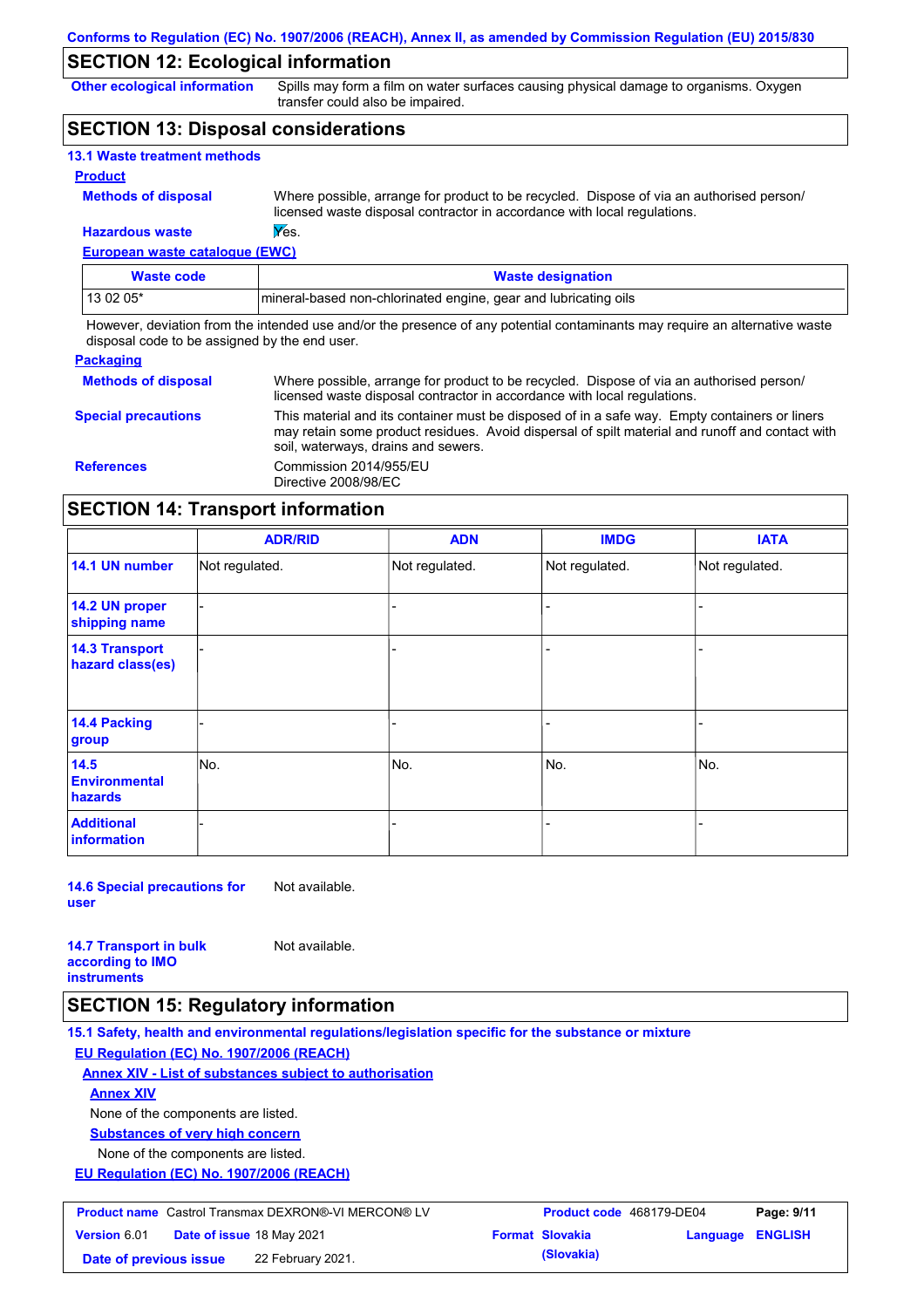## **Conforms to Regulation (EC) No. 1907/2006 (REACH), Annex II, as amended by Commission Regulation (EU) 2015/830**

# **SECTION 15: Regulatory information**

| <b>Annex XVII - Restrictions</b>                            | Not applicable.                                                                              |
|-------------------------------------------------------------|----------------------------------------------------------------------------------------------|
| on the manufacture,                                         |                                                                                              |
| placing on the market                                       |                                                                                              |
| and use of certain                                          |                                                                                              |
| dangerous substances,<br>mixtures and articles              |                                                                                              |
| <b>Other regulations</b>                                    |                                                                                              |
| <b>REACH Status</b>                                         | The company, as identified in Section 1, sells this product in the EU in compliance with the |
|                                                             | current requirements of REACH.                                                               |
| <b>United States inventory</b><br>(TSCA 8b)                 | All components are active or exempted.                                                       |
| <b>Australia inventory (AICS)</b>                           | At least one component is not listed.                                                        |
| <b>Canada inventory</b>                                     | At least one component is not listed in DSL but all such components are listed in NDSL.      |
| <b>China inventory (IECSC)</b>                              | All components are listed or exempted.                                                       |
| <b>Japan inventory (ENCS)</b>                               | At least one component is not listed.                                                        |
| <b>Korea inventory (KECI)</b>                               | At least one component is not listed.                                                        |
| <b>Philippines inventory</b><br>(PICCS)                     | All components are listed or exempted.                                                       |
| <b>Taiwan Chemical</b>                                      | All components are listed or exempted.                                                       |
| <b>Substances Inventory</b><br>(TCSI)                       |                                                                                              |
| Ozone depleting substances (1005/2009/EU)                   |                                                                                              |
| Not listed.                                                 |                                                                                              |
| Prior Informed Consent (PIC) (649/2012/EU)                  |                                                                                              |
| Not listed.                                                 |                                                                                              |
| <b>EU - Water framework directive - Priority substances</b> |                                                                                              |
| None of the components are listed.                          |                                                                                              |
| <b>Seveso Directive</b>                                     |                                                                                              |
| This product is not controlled under the Seveso Directive.  |                                                                                              |
|                                                             |                                                                                              |
| <b>AED Chamical octatus</b>                                 | A Chamical Cafety Assessment has been corried out for ano or more of the substances within   |
|                                                             |                                                                                              |

| <b>15.2 Chemical safety</b> | A Chemical Safety Assessment has been carried out for one or more of the substances within  |
|-----------------------------|---------------------------------------------------------------------------------------------|
| assessment                  | this mixture. A Chemical Safety Assessment has not been carried out for the mixture itself. |

# **SECTION 16: Other information**

| <b>Abbreviations and acronyms</b>                          | ADN = European Provisions concerning the International Carriage of Dangerous Goods by<br>Inland Waterway                                                                                                                                                                                                                                                                                                                                                                                                                                                                                                                 |                          |          |                |  |  |
|------------------------------------------------------------|--------------------------------------------------------------------------------------------------------------------------------------------------------------------------------------------------------------------------------------------------------------------------------------------------------------------------------------------------------------------------------------------------------------------------------------------------------------------------------------------------------------------------------------------------------------------------------------------------------------------------|--------------------------|----------|----------------|--|--|
|                                                            | ADR = The European Agreement concerning the International Carriage of Dangerous Goods by<br>Road                                                                                                                                                                                                                                                                                                                                                                                                                                                                                                                         |                          |          |                |  |  |
|                                                            |                                                                                                                                                                                                                                                                                                                                                                                                                                                                                                                                                                                                                          |                          |          |                |  |  |
|                                                            | ATE = Acute Toxicity Estimate<br><b>BCF</b> = Bioconcentration Factor<br>CAS = Chemical Abstracts Service                                                                                                                                                                                                                                                                                                                                                                                                                                                                                                                |                          |          |                |  |  |
|                                                            |                                                                                                                                                                                                                                                                                                                                                                                                                                                                                                                                                                                                                          |                          |          |                |  |  |
|                                                            | CLP = Classification, Labelling and Packaging Regulation [Regulation (EC) No. 1272/2008]                                                                                                                                                                                                                                                                                                                                                                                                                                                                                                                                 |                          |          |                |  |  |
|                                                            | CSA = Chemical Safety Assessment                                                                                                                                                                                                                                                                                                                                                                                                                                                                                                                                                                                         |                          |          |                |  |  |
|                                                            | CSR = Chemical Safety Report                                                                                                                                                                                                                                                                                                                                                                                                                                                                                                                                                                                             |                          |          |                |  |  |
|                                                            | DMEL = Derived Minimal Effect Level                                                                                                                                                                                                                                                                                                                                                                                                                                                                                                                                                                                      |                          |          |                |  |  |
|                                                            | DNEL = Derived No Effect Level                                                                                                                                                                                                                                                                                                                                                                                                                                                                                                                                                                                           |                          |          |                |  |  |
|                                                            | EINECS = European Inventory of Existing Commercial chemical Substances<br>ES = Exposure Scenario<br>EUH statement = CLP-specific Hazard statement<br>EWC = European Waste Catalogue                                                                                                                                                                                                                                                                                                                                                                                                                                      |                          |          |                |  |  |
|                                                            |                                                                                                                                                                                                                                                                                                                                                                                                                                                                                                                                                                                                                          |                          |          |                |  |  |
|                                                            |                                                                                                                                                                                                                                                                                                                                                                                                                                                                                                                                                                                                                          |                          |          |                |  |  |
|                                                            |                                                                                                                                                                                                                                                                                                                                                                                                                                                                                                                                                                                                                          |                          |          |                |  |  |
|                                                            | GHS = Globally Harmonized System of Classification and Labelling of Chemicals                                                                                                                                                                                                                                                                                                                                                                                                                                                                                                                                            |                          |          |                |  |  |
|                                                            | IATA = International Air Transport Association<br>IBC = Intermediate Bulk Container<br>IMDG = International Maritime Dangerous Goods<br>LogPow = logarithm of the octanol/water partition coefficient<br>MARPOL = International Convention for the Prevention of Pollution From Ships, 1973 as<br>modified by the Protocol of 1978. ("Marpol" = marine pollution)<br>OECD = Organisation for Economic Co-operation and Development<br>PBT = Persistent. Bioaccumulative and Toxic<br>PNEC = Predicted No Effect Concentration<br>REACH = Registration, Evaluation, Authorisation and Restriction of Chemicals Regulation |                          |          |                |  |  |
|                                                            |                                                                                                                                                                                                                                                                                                                                                                                                                                                                                                                                                                                                                          |                          |          |                |  |  |
|                                                            |                                                                                                                                                                                                                                                                                                                                                                                                                                                                                                                                                                                                                          |                          |          |                |  |  |
|                                                            |                                                                                                                                                                                                                                                                                                                                                                                                                                                                                                                                                                                                                          |                          |          |                |  |  |
|                                                            |                                                                                                                                                                                                                                                                                                                                                                                                                                                                                                                                                                                                                          |                          |          |                |  |  |
|                                                            |                                                                                                                                                                                                                                                                                                                                                                                                                                                                                                                                                                                                                          |                          |          |                |  |  |
|                                                            |                                                                                                                                                                                                                                                                                                                                                                                                                                                                                                                                                                                                                          |                          |          |                |  |  |
|                                                            |                                                                                                                                                                                                                                                                                                                                                                                                                                                                                                                                                                                                                          |                          |          |                |  |  |
|                                                            |                                                                                                                                                                                                                                                                                                                                                                                                                                                                                                                                                                                                                          |                          |          |                |  |  |
|                                                            | [Regulation (EC) No. 1907/2006]                                                                                                                                                                                                                                                                                                                                                                                                                                                                                                                                                                                          |                          |          |                |  |  |
| <b>Product name</b> Castrol Transmax DEXRON®-VI MERCON® LV |                                                                                                                                                                                                                                                                                                                                                                                                                                                                                                                                                                                                                          | Product code 468179-DE04 |          | Page: 10/11    |  |  |
| Version 6.01<br><b>Date of issue 18 May 2021</b>           |                                                                                                                                                                                                                                                                                                                                                                                                                                                                                                                                                                                                                          | <b>Format Slovakia</b>   | Language | <b>ENGLISH</b> |  |  |
| Date of previous issue                                     | 22 February 2021.                                                                                                                                                                                                                                                                                                                                                                                                                                                                                                                                                                                                        | (Slovakia)               |          |                |  |  |